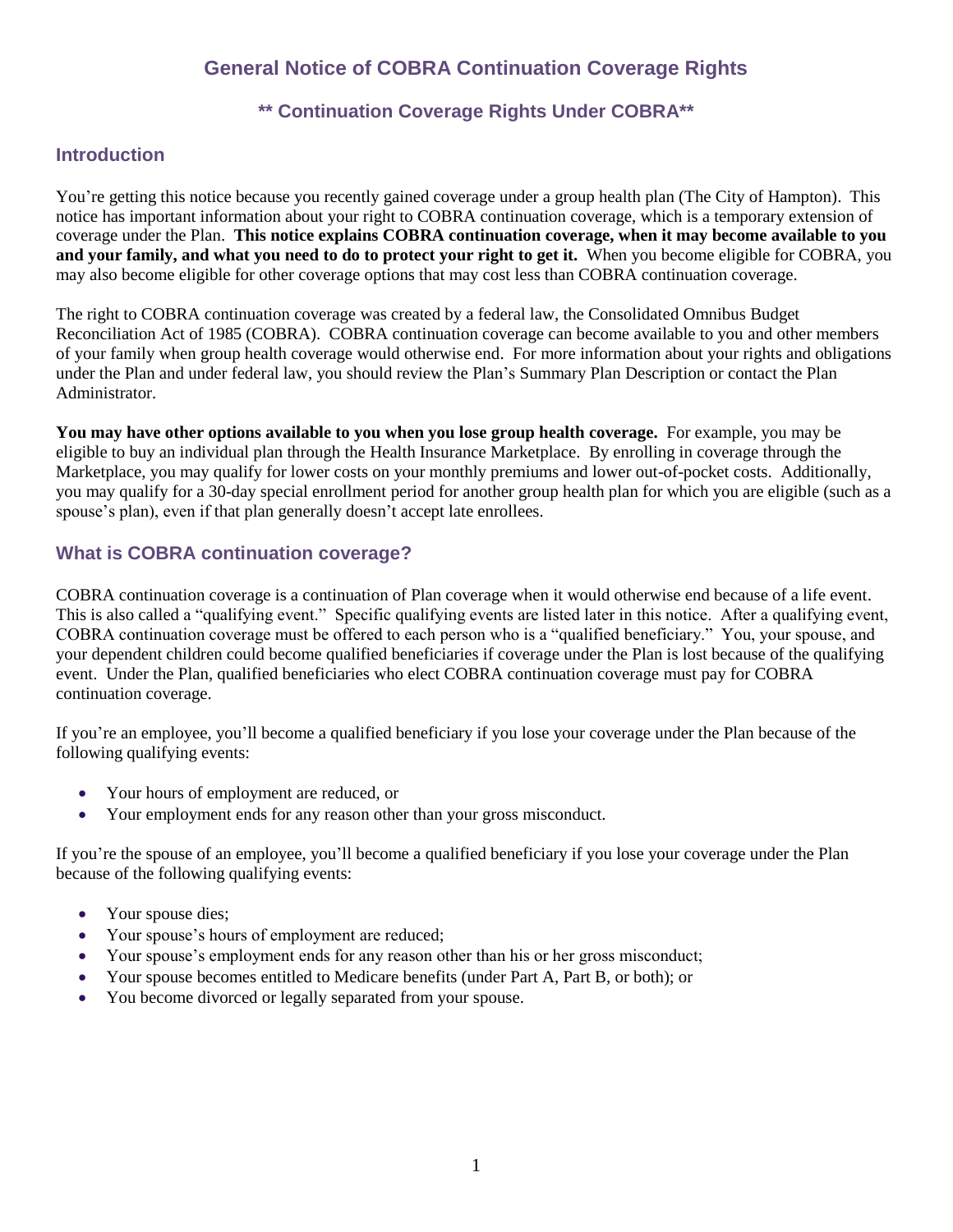Your dependent children will become qualified beneficiaries if they lose coverage under the Plan because of the following qualifying events:

- The parent-employee dies;
- The parent-employee's hours of employment are reduced;
- The parent-employee's employment ends for any reason other than his or her gross misconduct;
- The parent-employee becomes entitled to Medicare benefits (Part A, Part B, or both);
- The parents become divorced or legally separated; or
- The child stops being eligible for coverage under the Plan as a "dependent child."

# **When is COBRA continuation coverage available?**

The Plan will offer COBRA continuation coverage to qualified beneficiaries only after the Plan Administrator has been notified that a qualifying event has occurred. The employer must notify the Plan Administrator of the following qualifying events:

- The end of employment or reduction of hours of employment;
- Death of the employee;
- or
- The employee's becoming entitled to Medicare benefits (under Part A, Part B, or both).

**For all other qualifying events (divorce or legal separation of the employee and spouse or a dependent child's losing eligibility for coverage as a dependent child), you must notify the Plan Administrator within 60 days after the qualifying event occurs. You must provide the supporting documentation for the qualifying event to:**

> **City of Hampton, Finance Department 22 Lincoln Street Hampton, VA 23669 (757) 727-6230 [CoHBenefits@Hampton.gov](mailto:CoHBenefits@Hampton.gov)**

# **How is COBRA continuation coverage provided?**

Once the Plan Administrator receives notice that a qualifying event has occurred, COBRA continuation coverage will be offered to each of the qualified beneficiaries. Each qualified beneficiary will have an independent right to elect COBRA continuation coverage. Covered employees may elect COBRA continuation coverage on behalf of their spouses, and parents may elect COBRA continuation coverage on behalf of their children.

COBRA continuation coverage is a temporary continuation of coverage that generally lasts for 18 months due to employment termination or reduction of hours of work. Certain qualifying events, or a second qualifying event during the initial period of coverage, may permit a beneficiary to receive a maximum of 36 months of coverage.